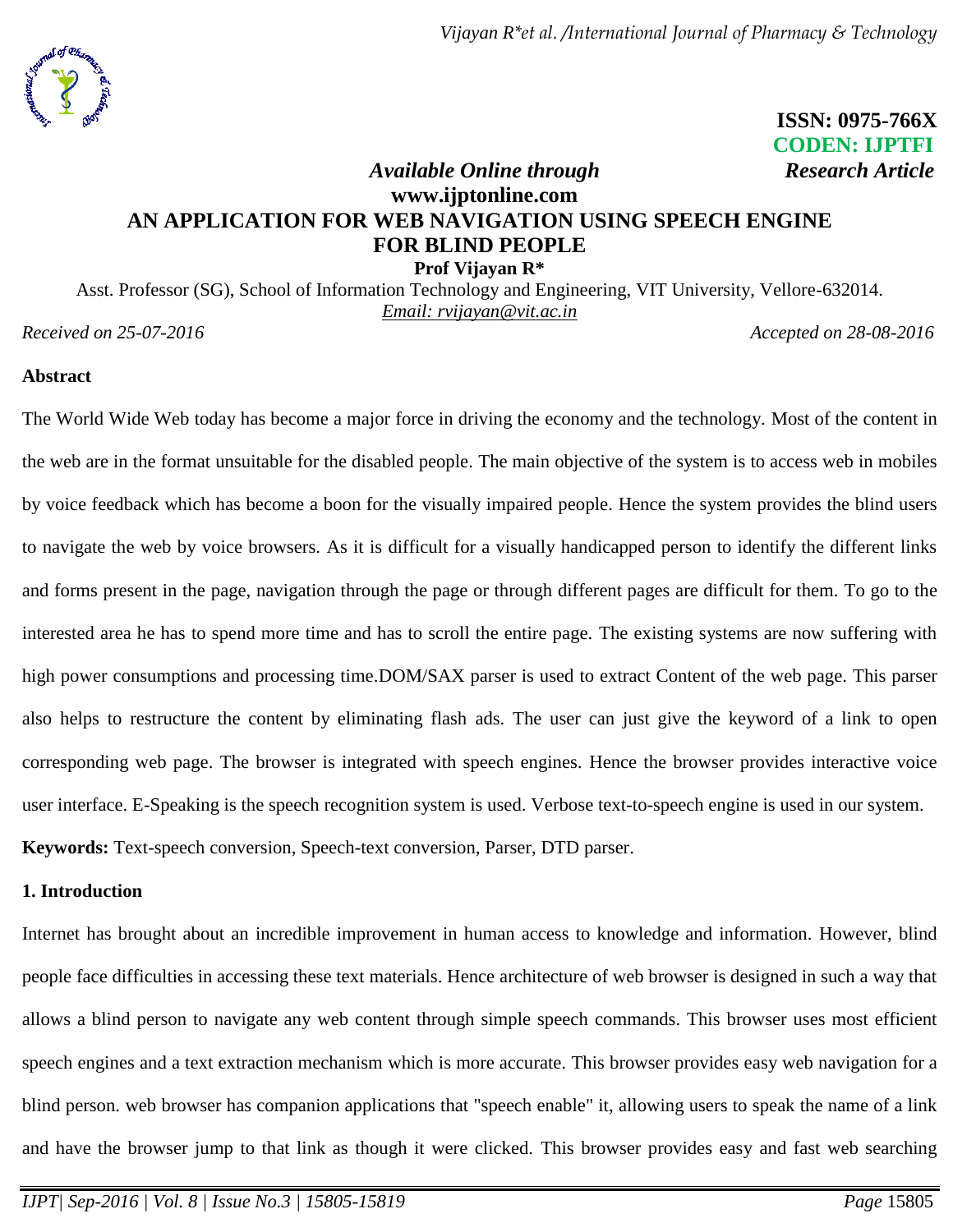mechanisms for blind people by using cheaper and efficient speech engines. This browser is integrated with efficient text extraction mechanism which consumes user time while searching. The main objective of the browser is to provide fast web searching mechanisms for blind people by using cheaper and efficient speech engines. DOM/SAX parser is used for the web content extraction consumes user time while searching. The parser eliminates flash ads and extracts only the main content. The main motive of developing the browser is to overcome the inability of a blind person in accessing the web content for provision of:

- To help the blind person to navigate web without any assistance.
- The browser is designed in such a way that he just need to tell the keyword of a link to open it.
- E-Speaking speech recognition will easily recognise the user voice and performs various tasks for him
- Verbose Text-To-Speech engine[6] can load any format of a file and converts written text to voice feedback for the user.

#### **2. Related Works**

Shruti Text-To-Speech [2] engine is used which translates only two Indian languages namely Hindi and Bengali. Gaussian smoothing[1] content extractor face some errors during extraction from web pages which contains long user comments and short primary content. DTD parsers supported in Stylus Studio include both DOM and SAX[8] based XML DTD Parsing components. A DOM used to builds an in-memory tree representation of the XML document. It provides classes and methods for an application to navigate and process the tree. An event-based API (SAX) uses calls to report parsing events to the application. The application deals with these events through customized event handlers. Events include the start and end of elements and characters.

- JERICHO parser[9] mainly focused on flexibility but not in the speed. The execution time for this parser will take more than DTD parser. Compared to tree based structure like DOM, the memory and resources requirements can be far better if only small sections of the document need to be parsed or modified. Compared to event based structure like SAX, the interface is much higher level.
- HTML and XHTML are two different way of representing that in mark up, but both are less expressive compared to DOM for example, "--" may be placed in comments in the DOM, but cannot be represented in a comment in either XHTML or HTML. The memory and time taken for HTML parser is more when compared with DOM/SAX parser.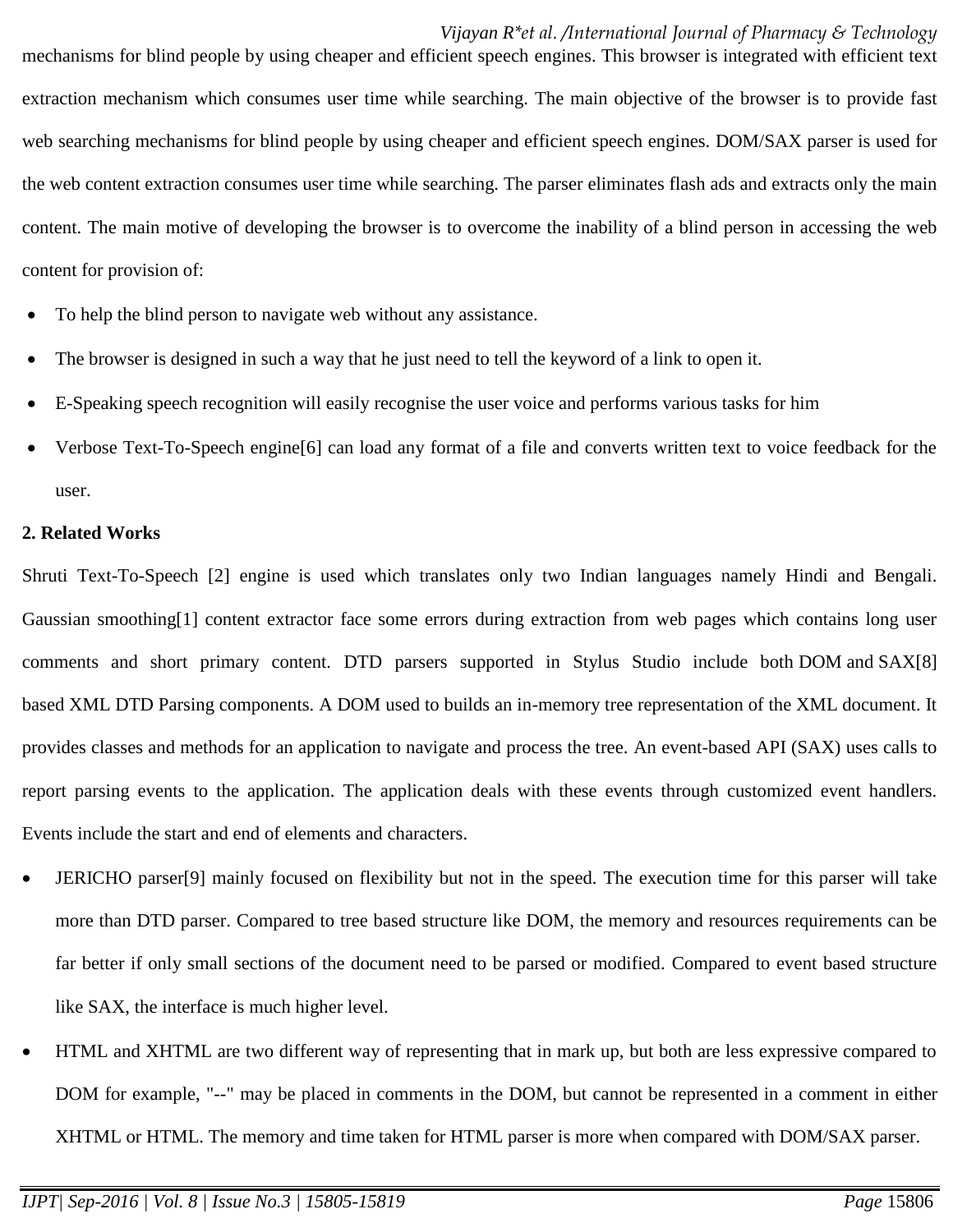JSOP[10] is a java library for working with real-world HTML. It provides very convenient API for extracting and manipulating data. But execution time is higher when compared to DOM/SAX parser.

#### **3. System Model**

The problems in existing system here a system is proposed with Text-To-Speech engine which can load the text in all formats like pdf, Web page etc. and to increase the content extraction accuracy from the web pages containing short content but long comments summary of the special patterns will be given using DOM/SAX parser. The user gives voice commands using e-Speaking speech recognition software to open a web page. The web page is given as input to Text extraction engine.DOM/SAX parser retrieves the DTD events and forms tree structure. XSL-T processor stores parsed xml document. The recently visited url is stored in fie and will be given to the link extraction module. The retrived links and formatted text are stored in text files. Verbose Text-To-Speech engine loads the input file and gives the voice feedback to the user. The working of "DOM/SAX[1]" -Document Type Definition parser supported in Stylus Studio include both Document object model and Simple API for xml based xml dtd parsing components. When an xml file is passed through SAX parser there is an option on SAX interface to retrieve certain DTD events.DOM parser contains both methods and objects for navigating both xml and DTD Documents.DOM integrated with W3C DOM 1.0 Recommendation helps to access and manipulate XML Document as a tree structure in memory.DTD consists of several powerful tools and utilities includes DTD Editing, validation and conversion.XML documents are parsed using SAX integrated with SAX2.0 and SAX2-ext which uses event-driven model. Thus the xml document is parsed successfully. XSL-T processor includes many features like Built-in error recovery until fatal error and also support for JAXP 1.1.These are sent together with the parsed XML to the XSLT Processor where the selected style sheet is applied and the output is transformed (new) XML document.



**Figure 1: Proposed approach.**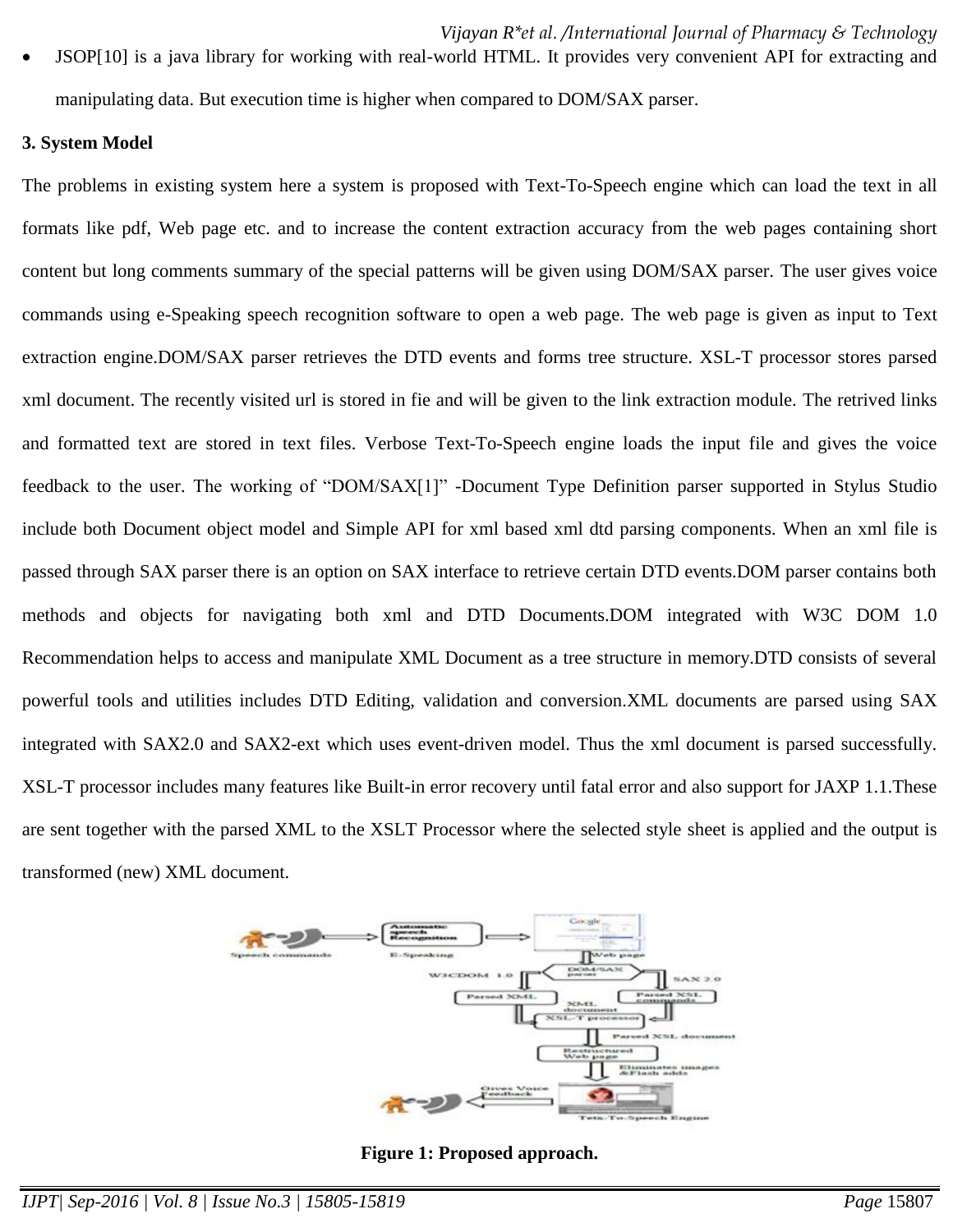

### **Figure 2: Construction of DOM Tree.**

The working mechanism of the proposed browser:

- In the first step by using the speech recognition (e-speeking) the blind person will give the input in the form of speech commands. Speech recognition will convert the speech into text and opens the particular web page.
- The web page is parsed by speech recognition to the DOM/SAX parser.
- The DOM/SAX parser will remove the images and flash adds which are not useful to the blind person as described in the above session and give the restructured web page as output.
- After restructuring the web page we will give this as input to the Text-To-Speech engine which will read out the entire restructured page finally gives voice feed back to the blind person.
- to navigate through web it has been provided with keywords to the links. For each link the last words will be the key words.
- As the blind person is unable to remember the entire link it will be useful to provide the keywords. If he says the keyword through the speech recognition it will open the particular link.
- So that he can navigate through the web.

The proposed application is essentially composed of three modules namely User input module, Text extraction and restructuring-Gaussians smoothing Content extraction and Output module

### **3.1 Input module**

# **3.1.1 Automatic speech recognition**

e-Speaking is the Speech Recognition Soft ware which converts speech commands into text.This software especially helps when surfing the web. Through small training sessions, the software learns how to recognize user voice. As time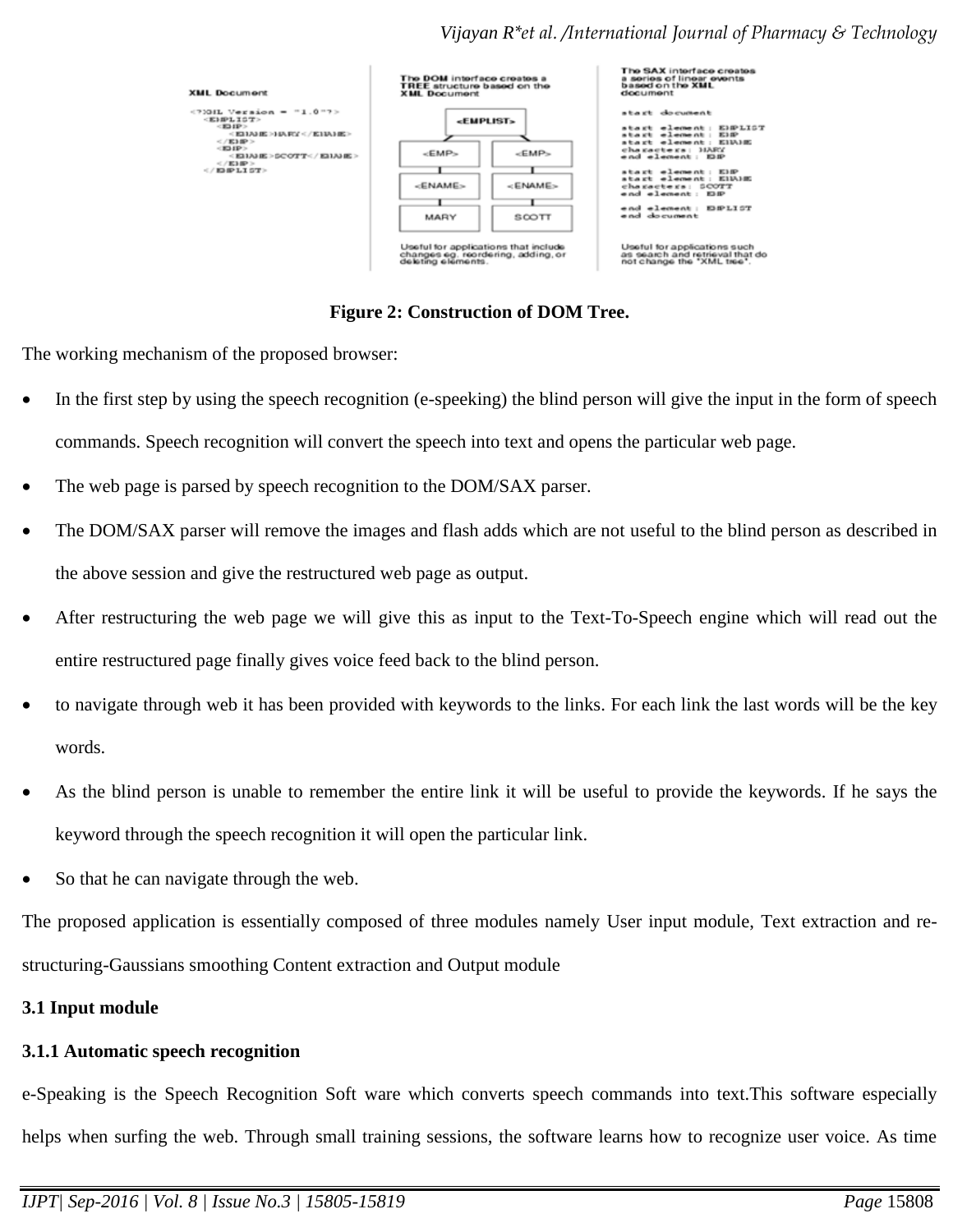progresses and the user can continue training the software, the accuracy and speed level will increase dramatically. It can be successfully utilized with internet explorer and mozilla firefox. This Software works three times faster than manually typing. The user can perform many tasks just by giving the voice commands. There are hundreds of built in commands. The user van add his/her own commands just by providing action part.The user can train any particular word so that it will perform much better. Hence this software helps the user to perform actions by just giving the voice commands.





### **3.2 Text extraction and restructuring module**



**Figure 4: DOM/SAX Parser.**

Document Type Definition parser supported in Stylus Studio include both Document object model and Simple API for xml based xml DTD parsing components. When an xml file is passed through SAX parser there is an option on SAX interface to retrieve certain DTD events.DOM parser contains both methods and objects for navigating both xml and DTD Documents.DOM integrated with W3C DOM 1.0 Recommendation helps to access and manipulate XML Document as a tree structure in memory.DTD consists of several powerful tools and utilities includes DTD Editing, validation and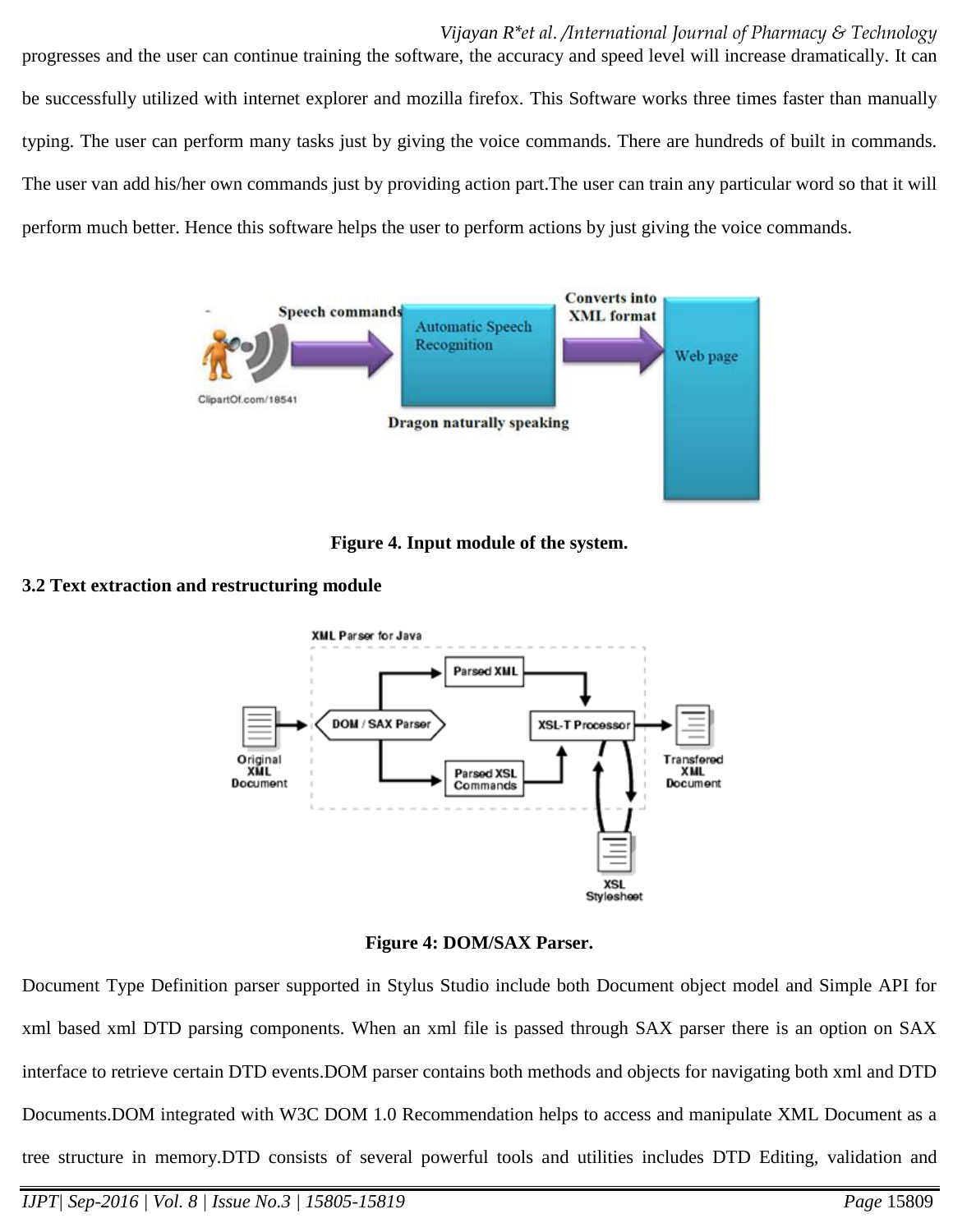conversion.XML documents are parsed using SAX integrated with SAX2.0 and SAX2-ext which uses event-driven model. Thus the xml document is parsed successfully.

XSL Transformation processor helps to transform xml documents from xml to xml or xml to any other text based format. XSL-T processor includes many features like Built-in error recovery until fatal error and also support for JAXP 1.1. If a style sheet is used, the DOM or SAX interface also parses and outputs the XSL commands. These are sent together with the parsed XML to the XSLT Processor where the selected style sheet is applied and the output is transformed (new) XML document.

#### **3.3 Output module**

Verbose converts text to speech more accurately and also more faster. The restructured text from the text extraction engine is finally sent as an input to the output representation module. Verbpse support multimodal input mechanisms and is also more reliable. Verbose Text-To-Speech engine will take any type of the input either in notepad, pdf or any kind of a web page. hence the speech output is given to the blind user which help him for web searching and can learn relevant material quickly consuming his time.



**Figure 5: Text-To-Speech Engine.**

The user gives voice commands using e-Speaking speech recognition software to open a web page. The web page is given as input to Text extraction engine. DOM/SAX parser retrieves the DTD events and forms tree structure. XSL-T processor stores parsed xml document. The recently visited url is stored in fie and will be given to the link extraction module. The retrieved links and formatted text are stored in text files. Verbose Text-To-Speech engine loads the input file and gives the voice feedback to the user. The Blind user gives the voice commands to perform any operation. E-Speaking recognizes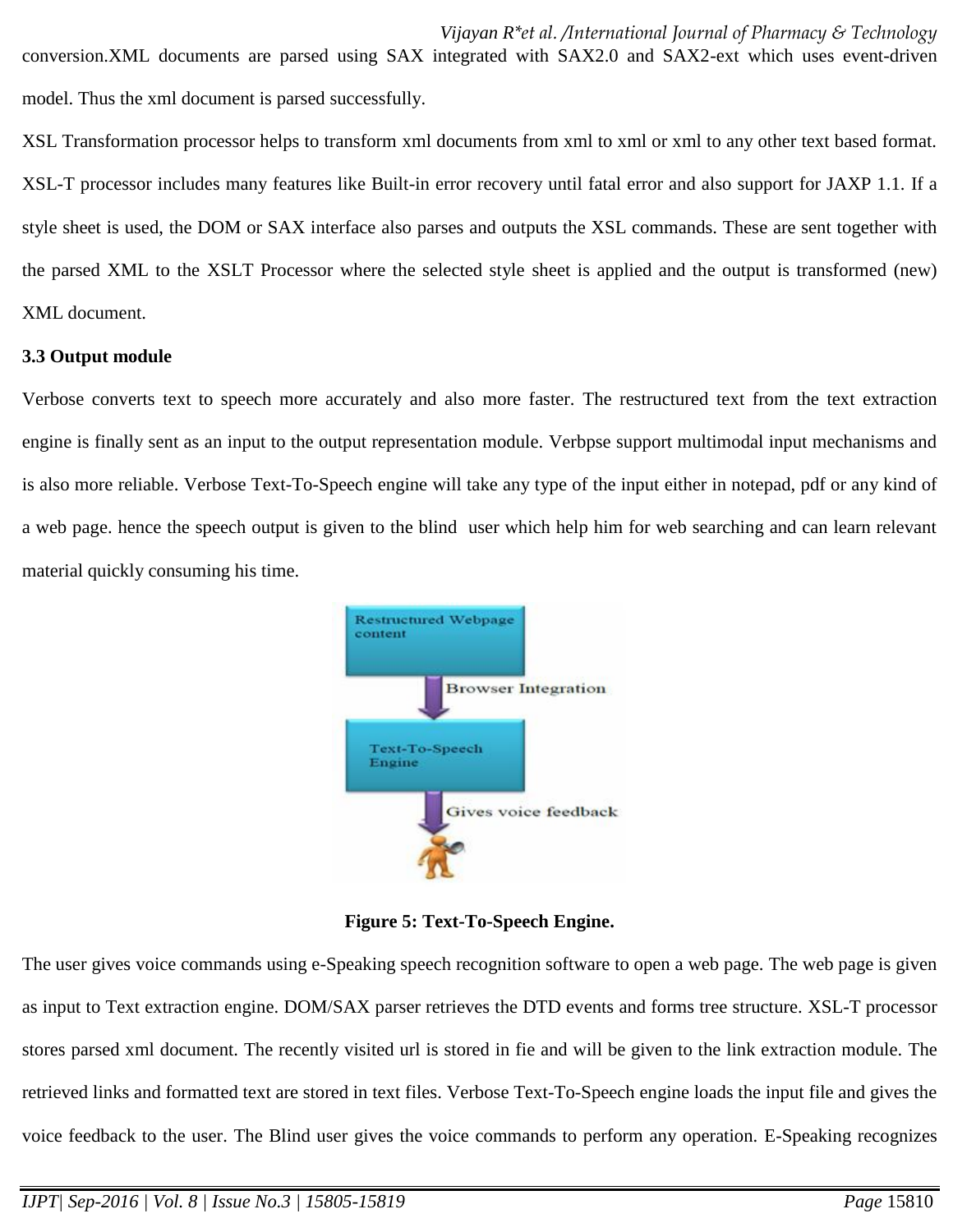*Vijayan R\*et al. /International Journal of Pharmacy & Technology*  the commands and performs the actions and opens a web page. The web page is less formatted contains images, animations and flash adds. The web page is given to the Text extraction engine. It eliminates all the unwanted data and extracts only primary content. Hence the restructured data is given to Text-To-Speech engine and gives voice feedback to the user.

## **4. Implementation of the application**

The current URL of a web page opened by the user will be automatically saved in IE history. The first URL in the history page will be copied into a file. The saved file will be given as input to the text extraction program. The history of recently visited web pages will be saved as follows from this the extraction of the first URL is done.

| Lou with newspation.                  |                          |                                                                                          |                       |                                       | <b>CONTRACTOR</b>            |
|---------------------------------------|--------------------------|------------------------------------------------------------------------------------------|-----------------------|---------------------------------------|------------------------------|
|                                       |                          | <b>Impunt</b>                                                                            |                       |                                       | .99                          |
| <b>Forners</b> Bat.                   | <b>Mill orativection</b> |                                                                                          | 5. Antikray           | Text-To-Speech                        | <b><i><u>Amyword</u></i></b> |
| O DOM?SAX parser<br><b>C NEWO NUM</b> | <b>Hintory</b>           | where<br><b>Amgred</b>                                                                   | <b>Book araticaci</b> | <b>Mexboon</b>                        |                              |
| O Jericha                             | Current url              | Amateurat.                                                                               | Extracted links       |                                       |                              |
| O Jeoup                               |                          | 25 toris - Postagend                                                                     |                       | <b>Commercial Charles and Charles</b> |                              |
|                                       |                          | Film Edit Format View Help                                                               |                       |                                       |                              |
|                                       |                          | see min min cro com see min see para com com com min min see com com com min man min cro |                       |                                       |                              |
| Comparison                            |                          | URL                                                                                      |                       |                                       |                              |
|                                       |                          | www.vit.ac.in                                                                            |                       |                                       |                              |
|                                       |                          | Title                                                                                    |                       |                                       |                              |
|                                       |                          | HITS                                                                                     |                       |                                       |                              |
|                                       |                          | Modified Date                                                                            |                       | 11/29/2011                            |                              |
|                                       |                          | $12:14:13$ AM<br><b>Expiration</b> Date                                                  |                       |                                       |                              |
|                                       |                          | User Name                                                                                | N/A<br>SNEHA          |                                       |                              |
|                                       |                          | subfolder                                                                                |                       |                                       |                              |
|                                       |                          | MSHist012011112920111130                                                                 |                       |                                       |                              |

**Figure 6: History Extraction.**

This is the first URL present in the history of a browser. By using this blind person can easily navigate through web. In the proposed browser if the blind person clicks the button History it will automatically refresh the browsing history so that recently visited URL will be uploaded. Later if he clicks the button current URL the first URL from the history will be copied into a file. So that the user can extract the links

| <b>Les web nevigation</b>                                                                          | -<br>Impion                                                                                                                                                                                    |                                                                                                                                               | <b>Contract Contract Contract</b><br>go.                                  |
|----------------------------------------------------------------------------------------------------|------------------------------------------------------------------------------------------------------------------------------------------------------------------------------------------------|-----------------------------------------------------------------------------------------------------------------------------------------------|---------------------------------------------------------------------------|
| Parsers int<br>O DOM?SAX parser<br><b>DREED fitted</b><br>O Jericho<br><b>С Люню</b><br>Companiese | Uri extraction.<br>TOP GALPASS MICHAEL<br><b><i><u><i><u>blankory</u></i></u></i></b><br>view<br><b>Fides</b><br>Current urt<br>ur - Notepad<br>Edit Format View Help<br>File<br>www.vit.ac.in | Links<br><b>BMK</b> extract<br><i>mput</i> .<br>The control of the control of<br>Extracted Inks<br><b>JOANSONAK</b><br><b>DESCRIPTION AND</b> | keyword<br>Text-To-Speech<br><b>TAXABLE PROPERTY</b><br>Verbose<br>$\sim$ |

**Figure 7: URL Extraction.**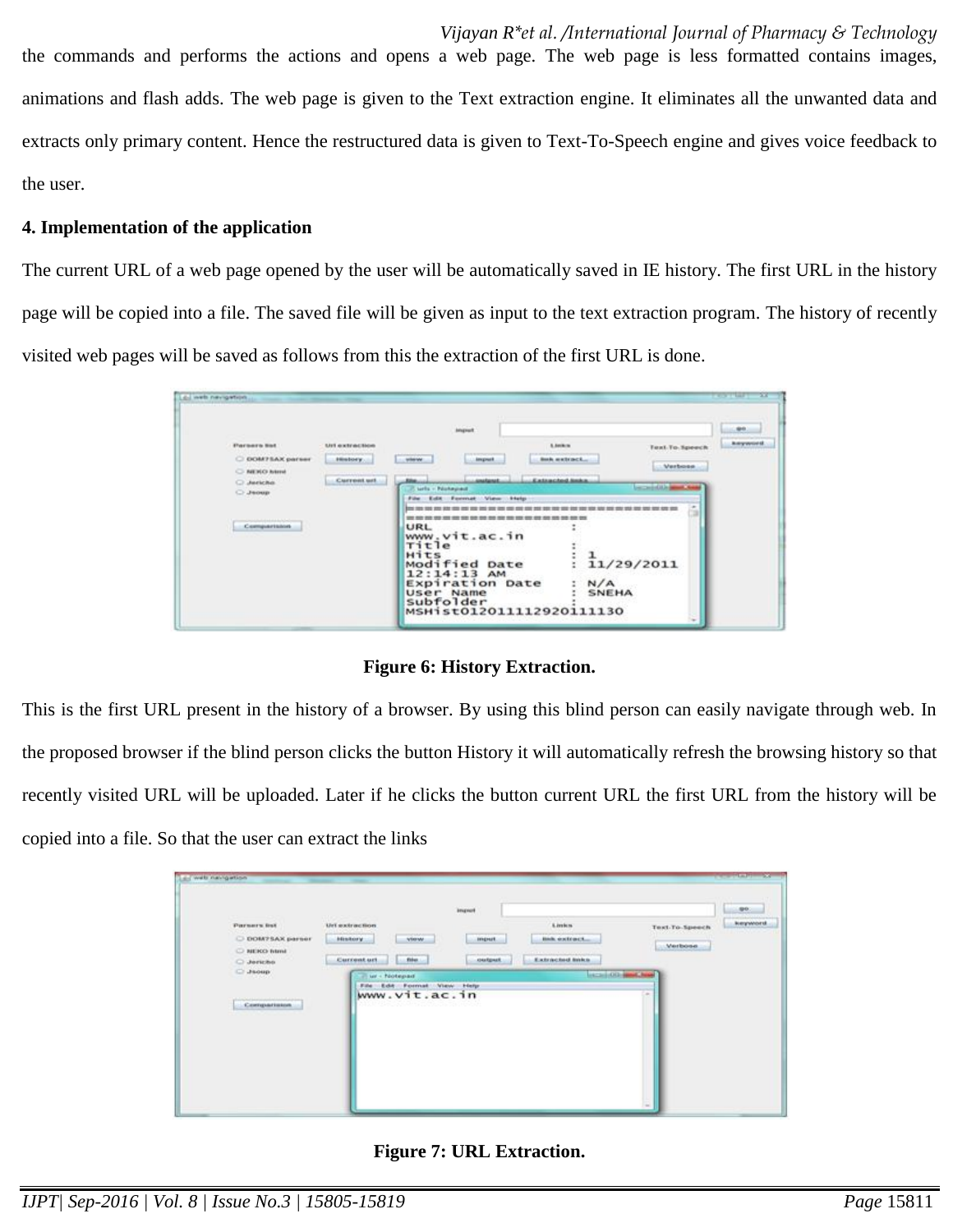The implementation of the project is presented with the help of screen shots shown below. Each and every module of the project is tested as follows.It is also possible to extract the text from different formats of web pages like asp,htm etc. Here if this is link http://www.vit.ac.in is given as input for the browser and selected DOM/SAX parser from the list of parsers

| $-$<br>Inflg: the www.vit.ac.im<br>imput<br>Anyword.<br><b>Parsers list</b><br>Links<br>Unf extraction<br>Text-To-Speech<br>* DOMPSAX parker.<br><b>History</b><br>stew.<br><b>Shipmed</b><br><b>Bok extract</b><br>Verbose.<br>$O$ REKO hand<br>Current art<br>content.<br>Extracted links<br>O Jenicho<br>O Jamp<br>Comparision | LEI with navigation |  | <b>SCALLS AND</b> |
|-----------------------------------------------------------------------------------------------------------------------------------------------------------------------------------------------------------------------------------------------------------------------------------------------------------------------------------|---------------------|--|-------------------|
|                                                                                                                                                                                                                                                                                                                                   |                     |  |                   |

**Figure 7(a): List of Parsers.**

DOM/SAX parser finally eliminates images and flash ads as shown bellow and gives the main content

| <b>Dealers</b>                                                                                                                                                                                                 | Vellas disenyar ed qui de-                              | ÷                 |                                                                         |
|----------------------------------------------------------------------------------------------------------------------------------------------------------------------------------------------------------------|---------------------------------------------------------|-------------------|-------------------------------------------------------------------------|
| List of Jan's                                                                                                                                                                                                  |                                                         | <b>Astronomic</b> |                                                                         |
| * DOMESTAK ANEXAS                                                                                                                                                                                              | Verbrau<br><b>Box assists.</b>                          | . Heat            |                                                                         |
| O MERCI SAME                                                                                                                                                                                                   |                                                         |                   |                                                                         |
| C mobile                                                                                                                                                                                                       | <b>Additional</b>                                       | ment.             |                                                                         |
|                                                                                                                                                                                                                |                                                         |                   |                                                                         |
|                                                                                                                                                                                                                |                                                         |                   |                                                                         |
| C John                                                                                                                                                                                                         |                                                         |                   |                                                                         |
| - Al Children Company Co.                                                                                                                                                                                      |                                                         | $-10-1$           | Tur - Netspat                                                           |
|                                                                                                                                                                                                                | C3 www.virtuac.in                                       |                   | File : RAD : Format - View - Help<br>+ Smaller<br>Larger Font           |
| <b>Hiderman</b>                                                                                                                                                                                                | Thomas CAT / XAT / MAT / GMAT                           |                   | 3rd International<br>Font                                               |
| <b>COMME</b>                                                                                                                                                                                                   | <b>Recent Events</b>                                    |                   | Conference on Science, Engineering                                      |
| and checkends com                                                                                                                                                                                              |                                                         |                   | and Technology (SET) Inauguration<br>10th Asian University Presidents   |
| <b>Unit he Online</b>                                                                                                                                                                                          | in 2 <sup>08</sup> International Conference on Science. |                   | Forum 2011 [AUPF 2011] Inauguration                                     |
| <b><i><u>PERSONAL PROPERTY AND RESIDENCE PROPERTY AND RESIDENCE PROPERTY AND RESIDENCE PROPERTY AND RESIDENCE PROPERTY AND RESIDENCE PROPERTY AND RESIDENCE PROPERTY AND RESIDENCE PROPERTY AND RE</u></i></b> | Engressing and Tachsuings (SET)<br><b>Endorsement</b>   |                   | valedictory Employee Service<br>Anniversary Gifts (ESAG) Scheme         |
|                                                                                                                                                                                                                | at 12 <sup>(b</sup> Asian University Presidents Forum)  |                   | Ouick LinksPast Events VIT Gmail<br>VIT webmail VIT Intranet Attendance |

**Figure 7(b): Text Extraction.**

Hence the Text extraction is successfully parsed for asp formats. And the text file will be given as input to the Teext-To-Speech engine which gives the voice feed back to the user

| ٥                                                                                                                                                                                                                                                                                                                                                                                                                                                                  |                                                                                                                                                      | <b>JAPANELL</b>                                                                                                                                                                                                                                                                                                                                                                                                                                                                                                                                                                                                                                                                                                                                                                                                                                                                                                                                                                                                                                                                                                                                                                                                                                                                                                                                                                                                                                                                                                                                                                                                                                                                                                                                                                                                                                                                                                                                                                                                                                                                                                                                                                                                                                                                                                                                                                                                                                                                                                                                                                                                                                                                                                                                                                                                                                                                                                                                                                                                                | SS 22   |                                                                         | $1 - 1$           | e a              |
|--------------------------------------------------------------------------------------------------------------------------------------------------------------------------------------------------------------------------------------------------------------------------------------------------------------------------------------------------------------------------------------------------------------------------------------------------------------------|------------------------------------------------------------------------------------------------------------------------------------------------------|--------------------------------------------------------------------------------------------------------------------------------------------------------------------------------------------------------------------------------------------------------------------------------------------------------------------------------------------------------------------------------------------------------------------------------------------------------------------------------------------------------------------------------------------------------------------------------------------------------------------------------------------------------------------------------------------------------------------------------------------------------------------------------------------------------------------------------------------------------------------------------------------------------------------------------------------------------------------------------------------------------------------------------------------------------------------------------------------------------------------------------------------------------------------------------------------------------------------------------------------------------------------------------------------------------------------------------------------------------------------------------------------------------------------------------------------------------------------------------------------------------------------------------------------------------------------------------------------------------------------------------------------------------------------------------------------------------------------------------------------------------------------------------------------------------------------------------------------------------------------------------------------------------------------------------------------------------------------------------------------------------------------------------------------------------------------------------------------------------------------------------------------------------------------------------------------------------------------------------------------------------------------------------------------------------------------------------------------------------------------------------------------------------------------------------------------------------------------------------------------------------------------------------------------------------------------------------------------------------------------------------------------------------------------------------------------------------------------------------------------------------------------------------------------------------------------------------------------------------------------------------------------------------------------------------------------------------------------------------------------------------------------------------|---------|-------------------------------------------------------------------------|-------------------|------------------|
| Longel Teach<br>Save Speech                                                                                                                                                                                                                                                                                                                                                                                                                                        | <b>Repair Advised:</b>                                                                                                                               | Citizer Terests                                                                                                                                                                                                                                                                                                                                                                                                                                                                                                                                                                                                                                                                                                                                                                                                                                                                                                                                                                                                                                                                                                                                                                                                                                                                                                                                                                                                                                                                                                                                                                                                                                                                                                                                                                                                                                                                                                                                                                                                                                                                                                                                                                                                                                                                                                                                                                                                                                                                                                                                                                                                                                                                                                                                                                                                                                                                                                                                                                                                                | Options | <b>Buy Orders</b>                                                       | <b>Tinuther</b>   | <b>A-Am Fare</b> |
| Langel/Class Tank<br>E-stokil hand Female Film<br>Levant teart fraure.<br>as Brandfields applied.<br>Lound all two frozes up -<br><b>P-Basic</b><br>Closer tent funkel<br><b>Bluemed Activisati</b><br>Rainell Corrented Land.<br>Planskill Process at Filler.<br>Read from chipboard<br>Hand all from of - Not -<br>Save School of<br>Ballyar strategiest belief.<br><b>Ballyman and MARAN</b><br>Survive are Autority<br><b>Sakuse Arrested by Francis Film.</b> | <b>Whatparts In</b><br>the red "data of " to window and the process of the control of<br>Circulation, Violence<br><b>Infaste manufit, Infanctor.</b> | VIT UNIVERSITY, Velicre, Taméraelu - 632 014, India, ch - Text Suez + Langer Pont I + Smaler<br>Two Day International Workforce on "Challenges and trespose and the cateria in Rentewable Energy<br>Production" Sol International Conference on Sovietics and International Technology (SET) Integration<br>10th Assen University Presidents Porum 2011 [AUPP 2011] Inauguration 1 Valedictory Quick Universal.<br>Events VIT Groat VIT Webmat VIT Intranet Atlantance Marksbritgmaters forthospective Students<br>Current Students Vallers Guest House Booking Parents Alumn HHRJ.A.CC<br>Conceptions on Accounts - Facentinoods - cours Arthugasta Athanhouse - ad set 2<br>ad as 200.3 to 4:40 7 × 2010 Account the as 20 2 Account our America in Orlea for assessing Release the researcher on Fashion Advanced Internal Account of 2" accordings on "man"<br>financial service check or "O", why later the check of any manner of a country development and the 200 Spaces thanks that spaces in<br>Presidents' Porum 2011 LITT Roorkee SHAMSHIR PRAGASH RESEARCHAV/ARD - 2011 to Dr. Pough Samus,<br>COMM B. Tech Final Year - Group Photofoviera 2012 will be hald on Pebruary 2nd - 5th 2012/opinish-f<br>makes record job offers at VIT UniversityVIT in Newsfalv 05 - Dec 045sffloore Development Tedhniques<br>For Teachers of Courses/netwy and Science, Docticulars Nov. 21 - Dec 03Paculty Development Programma on<br>Grideworkerspools (Sec. 0.20nm day workshops on the eve of "International Year of Chemistry 17C-2011" Dec.<br>Q7 - OffTyon day National Seminar on "Challenges and Becent Tends in Automotive Electronics<br>Inclusivy Tee: 09 - 10Network Level Workshep on VLSI, MEMS & INTEGRATION at Cherose Cangualher 09<br>- L1/HsCom/REE International conference on Recent Tranch in Computero, Communication and<br>Enformation Technologies Dec 12 - 2210 Day 1576 Workshop on "Solar Photovoltacci Punctamentals,<br>Ted/knologies and Applications" Dec 12 - 13Tvro Day Workshop on "Queuang Model and Performance<br>Computation of Callular Systems Dec. 15 - 162 day Netboral yorkship on Thodern Measurement<br>Techniques in Pluid & Thermal Engineering" Jan 05 - 09' 2012/South Zone Inter University Badminism<br>have represented for money aged commentary (89 - 3.1' 20.12.2nd betweenwhilesed Coreformation and Advancing in<br>Mechanical, Manufacturing and Building Sciences (SCAMB - 2012) Jan 19 - 21' 2012/International<br>Conference on Service and Belated Networks, Stream - 2012 Jan 27 - 20 1200 Phres day training<br>person am out Eterophopeng NR-JP for Network Sensagement Pats 19 - 22 20 (2) releases a toucher end on our<br>Molecular Medicine - MOLMED 20-12Feb 20 - 22 20 L'International Conference on Recent Trends in<br>Advanced Materials (ICRAM-2012)Careficate Programmes (Pal Semester 2011 - 12) coorsyst<br>type - "lext/levescript" > --------------------- Peedback   Credits VIT LEIVIRSITY, Vebore - 632 014.<br>Advisional ACAD Recorrent |         | Placements - Pag channoce i photography (Assam Linuxeerature<br>distant | <b>STATISTICS</b> | <b>SLRenew</b>   |

**Figure 8: Text to Speech.**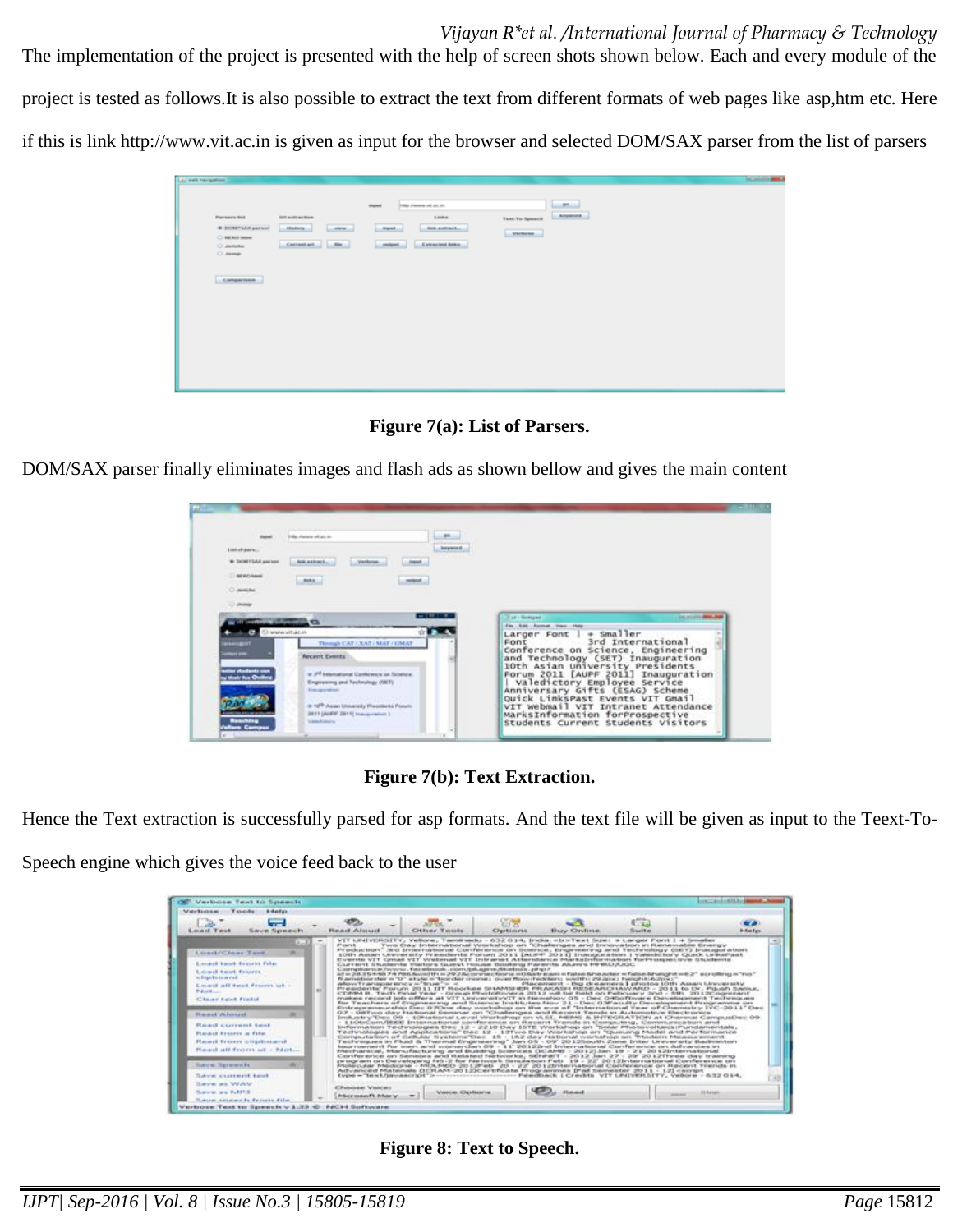It is also possible to extract the text from html pages as shown bellow.For example for the link http://poi.apache.org/text-

extraction.html the output will be as follows

|                          | <b>CONTRACTOR</b>   | input  | http://poi.apache.org/text-extraction.html<br><b>Checker</b> |                |
|--------------------------|---------------------|--------|--------------------------------------------------------------|----------------|
| Parsers list<br>en and a | Url extraction      |        | Links                                                        | Text-To-Speech |
| DOM?SAX parser           | History<br>view     | input  | link extract                                                 | Verbose        |
| O NEKO html              |                     |        |                                                              |                |
| O Jericho                | file<br>Current url | output | <b>Extracted links</b>                                       |                |
| G Jsoup                  |                     |        |                                                              |                |

**Figure 9: Input the HTML page.**

The corresponding text file will be created for the input URL as bellow

|                                                                                           |                                                                  |                           | <b><i><u>IMIGENATE</u></i></b>                                                           | Inflau/Igros.apacha.org/bist-adraction.html                                                                                                                                                                                      |                                  | 99                   |
|-------------------------------------------------------------------------------------------|------------------------------------------------------------------|---------------------------|------------------------------------------------------------------------------------------|----------------------------------------------------------------------------------------------------------------------------------------------------------------------------------------------------------------------------------|----------------------------------|----------------------|
| <b>Parnary list</b><br><b>* DOM/FSAX parser</b><br><b>BERCO BOOK</b><br><b>Ci Jericho</b> | Url extraction<br><b>Biblion Below for</b><br><b>Current url</b> | ArbeitsArt<br><b>Site</b> | <b>HAGNUT</b><br>courtgreat                                                              | <b>Limites</b><br>limit eratract_<br><b>Extracted links</b>                                                                                                                                                                      | <b>Text-To-Speech</b><br>Verboon | <b>Josephenet of</b> |
| Comparision                                                                               |                                                                  | ut - Notepad              | Edit Format View -<br>Apache POI - Text<br>parseInt<br>(VERSION > 3)<br>document.write(' | <b>Interior</b><br>rxtractionApache   РОІНоме  <br>fscript language="Javascript"<br>type="text/javascript"> var NS<br>(navigator.appVersion); if<br>PRINT'); }<br>PDFOverviewHomeDownloadCompone<br>ntsText ExtractionEncryption | <b>Contracted Millenger Co.</b>  |                      |

**Figure 9: Text file creation.**

|                                                           | monit                           | International Advisory or produced week actions forms | <b>SHI</b>                                                                                                                                                        |
|-----------------------------------------------------------|---------------------------------|-------------------------------------------------------|-------------------------------------------------------------------------------------------------------------------------------------------------------------------|
| 242441441<br><b>Parkers list</b><br><b>LEST AVENUADES</b> |                                 | 3. Inches                                             | <b>Burghammed</b><br><b>Text To Speech</b>                                                                                                                        |
| <b>B</b> DURTTSAN parser<br><b>Miskury</b><br>C MOD Her   | search .<br><b>manut</b>        | <b>BM ANTIACL</b>                                     | <b><i><u>PATRONS</u></i></b><br>Mediane<br><b><i>CONTRACT</i></b>                                                                                                 |
| Carrent and<br>C Jarcha<br>C James                        | mekanet                         | Extracted State                                       |                                                                                                                                                                   |
| <b>A. P. + Sect extractions</b>                           | C) heat extraction.<br>ALC SETT | $\mathbf{a}$ a<br><b>ALLIA</b>                        | Fried - Auto - Panella - Viaco - Frieda<br>Apache POI - Text<br>ExtractionApache   POIHome  <br> fscript language="Javascript"<br> type="text/javascript"> var NS |

**Figure 10: HTML Parsed to eliminate images and flash ads.**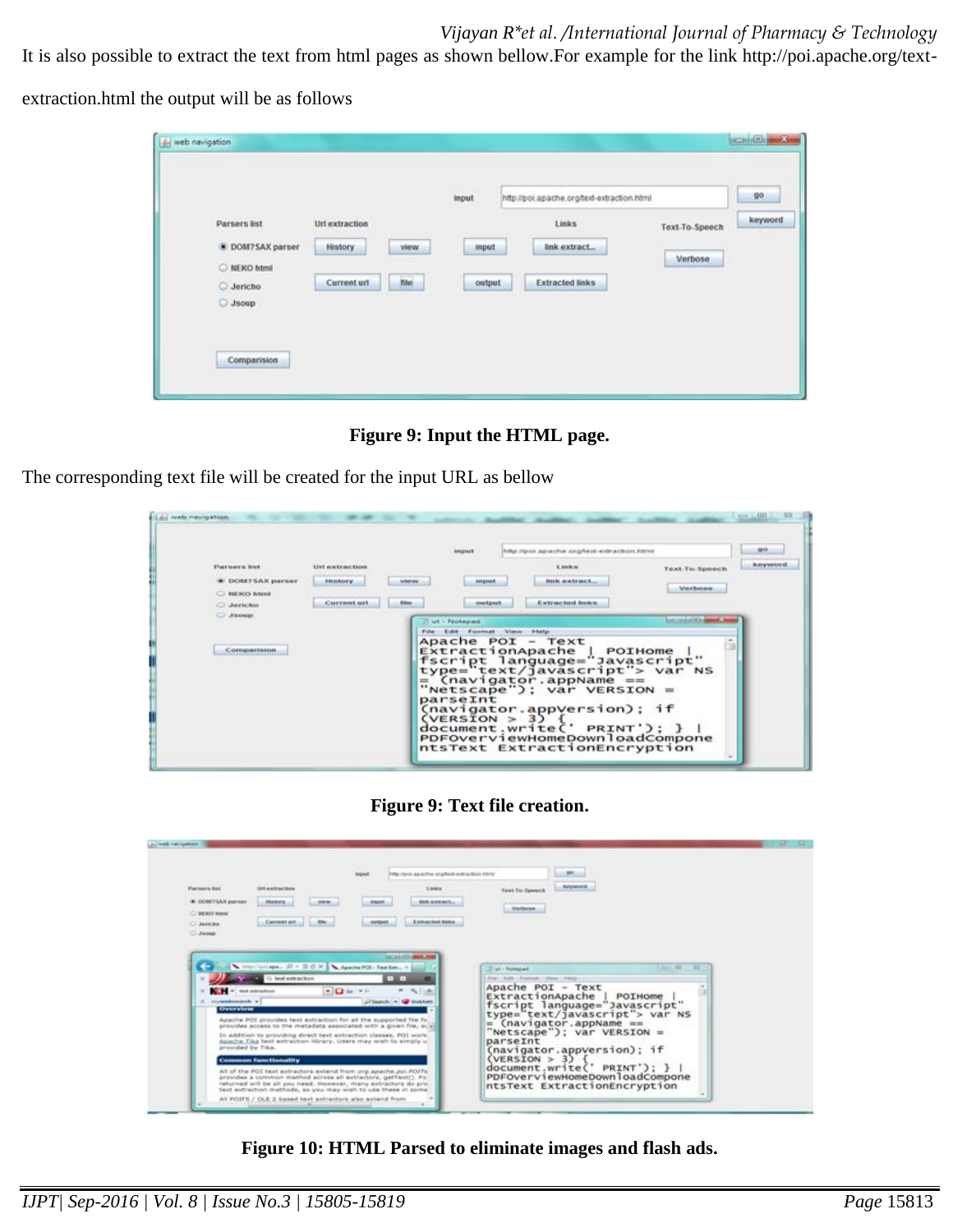Hence the Text extraction is parsed for html pages successfully which will eliminate the images and flash adds and gives the main content for the users. Text extraction is also successful in extracting text from htm, php formats. Suppose give http://www.readwriteweb.com/hack/2011/03/text-extraction.php as input for text extraction.

|                                                    |                                   |                  | <b>Funesant</b>  |                                                                        | what model to 170 3 heat-testinal top, price | 99                                |
|----------------------------------------------------|-----------------------------------|------------------|------------------|------------------------------------------------------------------------|----------------------------------------------|-----------------------------------|
| <b><i><u>Flamesh Hell</u></i></b>                  | <b><i>LEFT markrand House</i></b> |                  |                  | 1.000mm                                                                | <b>Turns For Sewere in</b>                   | <b><i><u>Instrumental</u></i></b> |
| <b>B: DOMPSAX parser</b><br><b>BRENCO Internal</b> | <b>Alterdance</b>                 | <b>Milkelman</b> | <b>COLEDARY</b>  | links make acts.                                                       | <b>Martheres</b>                             |                                   |
| Ci Apietechus                                      | <b>Current</b> un                 | Files.           | <b>GALESONAR</b> | Extractment modes                                                      |                                              |                                   |
| C Jacop                                            |                                   | Luk - Pootagiaci |                  |                                                                        | or actual this second the                    |                                   |
| Connexertence                                      |                                   |                  |                  | ReadwriteHackReadwritewebChannels<br>ReadwriteStartReadwriteBizReadwri |                                              |                                   |

**Figure 10: HTML Parsed to eliminate images and flash ads.**

|                                                                                                          |                                                                                                                                                                                                                                                                                                                                                                                                                       |                                                                                                                                                  |                                                         | This makes complete that the file the state state of a real                                                                                                                                                                                                                                                                                                                           | <b>SERVICE</b>         |  |
|----------------------------------------------------------------------------------------------------------|-----------------------------------------------------------------------------------------------------------------------------------------------------------------------------------------------------------------------------------------------------------------------------------------------------------------------------------------------------------------------------------------------------------------------|--------------------------------------------------------------------------------------------------------------------------------------------------|---------------------------------------------------------|---------------------------------------------------------------------------------------------------------------------------------------------------------------------------------------------------------------------------------------------------------------------------------------------------------------------------------------------------------------------------------------|------------------------|--|
| <b>Factoria ket</b><br><b>B</b> GORETSAX por use<br><b>GAS ADD: MARCH</b><br>CLANSING<br><b>CLASSING</b> | <b>List and Andrew</b><br>Attended.<br><b>STATES</b><br>. Corrente and                                                                                                                                                                                                                                                                                                                                                | <b>ANGELO</b>                                                                                                                                    | 3,008.81<br><b>BOR AVENUEL</b><br>Explorational leaders | Total To Associa<br>Weekender                                                                                                                                                                                                                                                                                                                                                         | Amylenma               |  |
| <b>Home</b><br>Mit Summer, 4124                                                                          | $+ 0 + 10$<br>11. test antiquitien<br>The first means of the basic metrop business. [1] the 19-11<br>ingressives sends on the assessed for best norming book, our prices and on the Watches<br><b>Ludinal Line</b><br>Accèdents<br><b>Overview of Text Extraction Algorithms</b><br>the Miller Presency connection to industry the art and olde the environments<br><b>ETT</b> Internet 1<br><b>B</b> Said processing | <b>Contract of the American Contract</b><br><b>43</b> Greenway of Text Service 11<br><b>A 1981 19</b><br>$\blacksquare$<br><b>SILL</b><br>See P. | The Company<br>Finday f                                 | The Coll Scored Color 1994<br>ReadwriteHackReadwriteWebChannels<br>ReadwriteStartReadwriteBizReadwri<br>teEnterpriseReadwriteCloudReadwri<br>teHackReadwriteMobileInternationa<br>lReadwriteBrazilReadwriteChinaRea<br>dwriteFranceReadwriteSpainReadwri<br>teHackHomeArchivesRSS Twitter<br>Facebookyoverview of Text<br>Extraction AlgorithmsBy Klint<br>Comments TweetThe Boundary | March 19, 2011 8:45 AM |  |

**Figure 11: Text Extraction for PHP paes**

Hence the text extraction for php pages parsed successfully as shown above figure 11.

In the proposed browser includes JERICHO, JSOUP and NEKO HTML parsers for text extraction. The text extraction for

these parsers for the link will be as shown below

|                                                                                  |                                                                                 | http://www.gophanishng.com/luxtush/Ansi                                                                                                                                                              |                                       | .en                                                                                                                                                                                                                                                       |
|----------------------------------------------------------------------------------|---------------------------------------------------------------------------------|------------------------------------------------------------------------------------------------------------------------------------------------------------------------------------------------------|---------------------------------------|-----------------------------------------------------------------------------------------------------------------------------------------------------------------------------------------------------------------------------------------------------------|
| <b>Partners lost</b><br><b>DISCRETIAN MATER</b><br><b>W</b> HERCHANN<br>C Jankee | <b>LAN also brace docume</b><br><b>Jilliania</b><br>stee.<br>the.<br>Carsustant | 3,000.00<br><b>SHEARING</b><br><b>Algood</b><br>Extractor boast<br><b><i><u>Standard</u></i></b>                                                                                                     | Tural Tri-Spinach<br><b>Waylonder</b> | <b>Incremental</b><br><b>TAXABLE</b>                                                                                                                                                                                                                      |
| Commer                                                                           |                                                                                 | gl., (1 + 31 0 × 33) Wayh & Cap Text Ed., 11                                                                                                                                                         | and provided about them               | Visit AV 11, 18<br><b>Bart - Techniques</b>                                                                                                                                                                                                               |
| Contractions                                                                     | and a final automation                                                          | <b><i>book as the actions</i></b><br>$(1 - 1)^{1/2}$<br><b>ALCOHOL:</b><br>voluntaments + The demand for test remains tools, see [alt Search, + 120 stables<br>Glyph & Cog, i.i.c.<br><b>Service</b> |                                       | Web: Hall Channel / Mass / The<br>ExtractionThe process of<br>extracting text from PDF files<br>seems to raise a lot of<br>This document<br>questions.<br>15<br>an attempt to explain PDF text<br>extractionand to answer these<br>questions.Not a markup |
|                                                                                  |                                                                                 | <b>Text Extraction</b><br>The process of extracting text from                                                                                                                                        |                                       | TanguageFirst, PDF is not a<br>markup format like HTML.<br>That<br>is, PDF files donot contain                                                                                                                                                            |
|                                                                                  | <b>Hame</b>                                                                     |                                                                                                                                                                                                      |                                       |                                                                                                                                                                                                                                                           |

**Figure 12: Text extraction for these parsers.**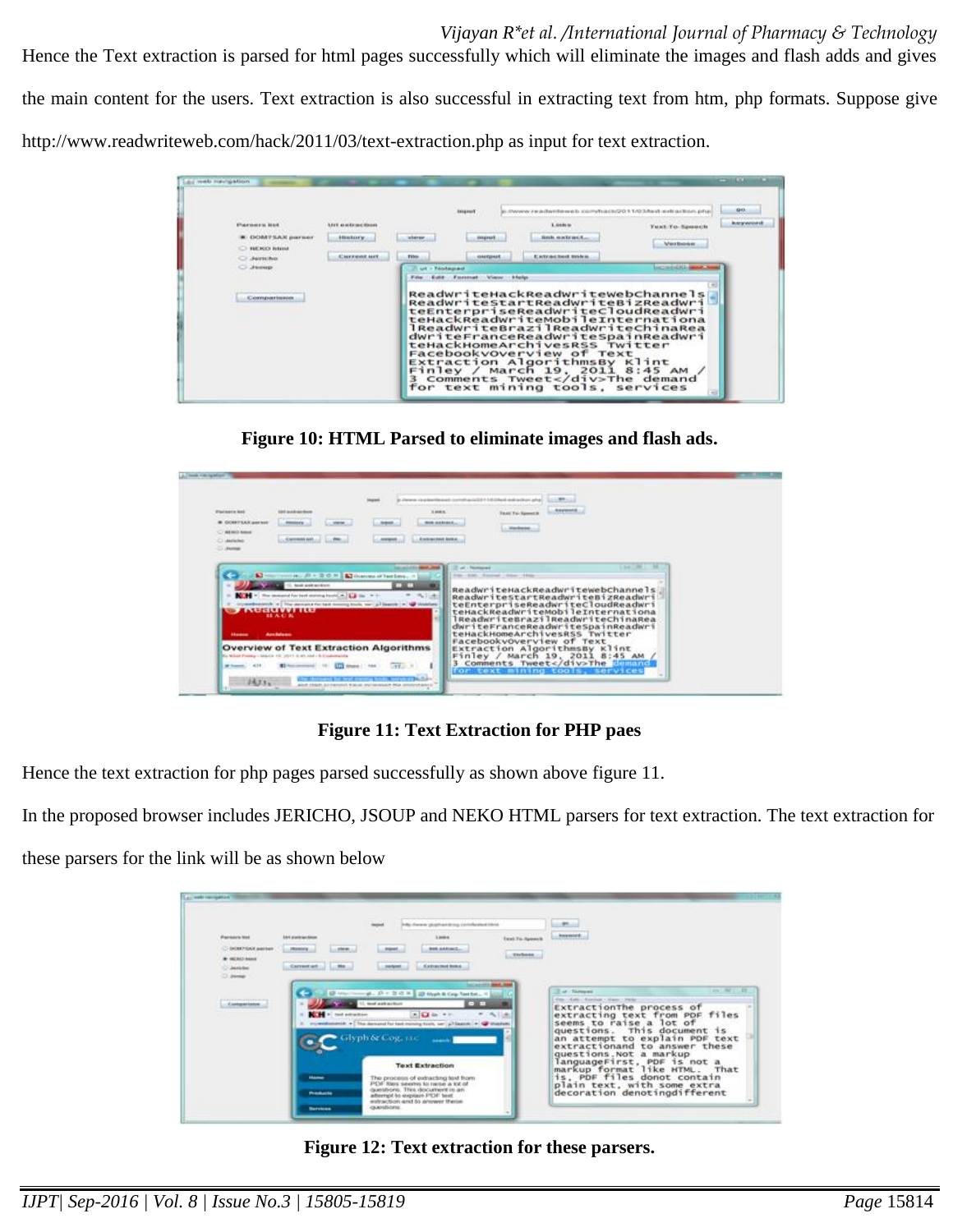







**Figure 13: a) & b)Text extraction and restructuring for JERICHO parser.**

|                                                                                                                                            |                                                           | <b>CLUMP</b>                                                                                                                                                                                                                                                                                                                                                                                                                                                   |
|--------------------------------------------------------------------------------------------------------------------------------------------|-----------------------------------------------------------|----------------------------------------------------------------------------------------------------------------------------------------------------------------------------------------------------------------------------------------------------------------------------------------------------------------------------------------------------------------------------------------------------------------------------------------------------------------|
| <b>CONTRACTOR</b><br><b><i><u>Parkets hat</u></i></b><br><b>C EXIMITSAX parties</b><br>C RENO blod<br>O Avente<br>W. Joseph<br>53. Jan 201 | <b>144 a stirnedium</b><br><b>ABLE</b><br><b>Hinduits</b> | Trittal chemical glipphannaborg, controllandant fronti<br>import.<br><b>Balgierische</b><br>Links:<br><b>Text To Spreak</b><br><b>SINGHAME</b><br><b>MEMT.</b><br>Verbose.<br>Antracted trees.<br>contant.                                                                                                                                                                                                                                                     |
| Companies.                                                                                                                                 |                                                           | <b>And and College Street, Song</b><br>Tot - Notared<br>For: Edit - Formet - View - Help<br>Glyph & Cog: Text Extraction<br>search:<br>Text Extraction<br>$-$ Xpdf<br>Text Extraction The process<br>of extracting text from PDF<br>files seems to raise a lot<br>ofquestions. This document is<br>an attempt to explain PDF text<br>extractionand to answer these<br>questions. Not a markup<br>language First, PDF is not a<br>markup format like HTML. That |

**Figure 14: The text extraction for JSOUP.**

Link extraction by using the proposed browser can also extract the links present in the particular web page and the corresponding keywords. To extract the links present in a web page are compared the tags with pattern  $\langle a.+href=\rangle''(+?)\rangle''$ to easily extract the links. The user can also open the output text file by giving user commands. e-speaking used to perform this action. The corresponding text file for link extraction will be as follows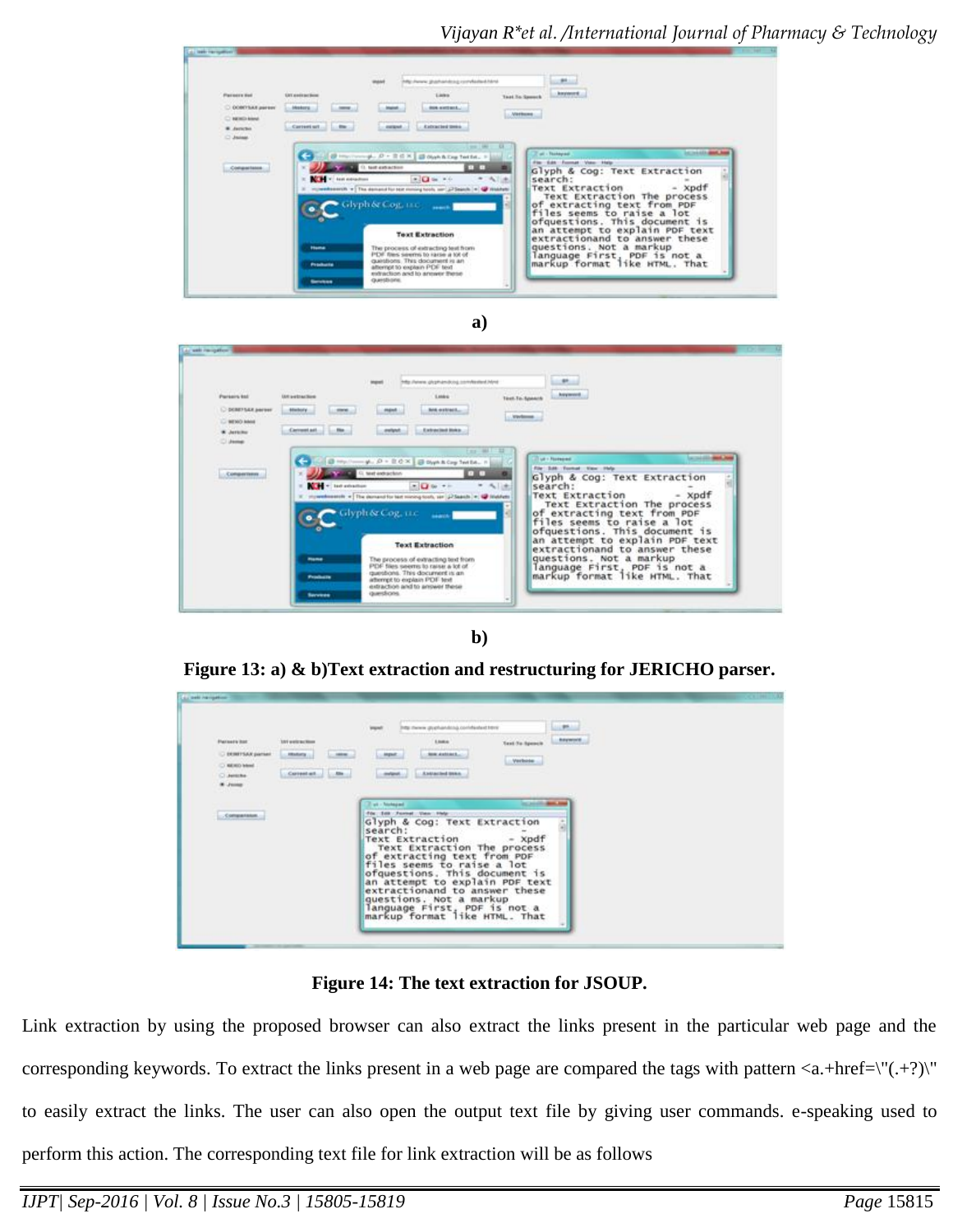

**Figure 14: Text file for link extraction.**

This text file will be given as input to the Text-To-Speech engine which is used to read the entire file and gives voice feed back to the user. The user has to load the text from the corresponding directory and then if he says "READ" it will give the feedback to the users, Loading text document and reading it as follows..

| Marbaser.<br>Texabel:<br><b>Britanlich</b>                                                                                                                                                                                                       | Verbose Text to Speech |                                                                                                                                                                                                                                                                                  |                                                                                                                                                                                                                                                                                                                                                                                                                                                                                                                                                                                                                                                                                                                                                                               |                               |                   |                     | that I would be to see the form                                                                                                                                                                      |
|--------------------------------------------------------------------------------------------------------------------------------------------------------------------------------------------------------------------------------------------------|------------------------|----------------------------------------------------------------------------------------------------------------------------------------------------------------------------------------------------------------------------------------------------------------------------------|-------------------------------------------------------------------------------------------------------------------------------------------------------------------------------------------------------------------------------------------------------------------------------------------------------------------------------------------------------------------------------------------------------------------------------------------------------------------------------------------------------------------------------------------------------------------------------------------------------------------------------------------------------------------------------------------------------------------------------------------------------------------------------|-------------------------------|-------------------|---------------------|------------------------------------------------------------------------------------------------------------------------------------------------------------------------------------------------------|
| <b>CON</b><br>╼<br>Save Speech<br><b>Louist Tauck</b>                                                                                                                                                                                            |                        | <b>Hatact Algresot</b>                                                                                                                                                                                                                                                           | <b>UNIT ROAD</b><br><b>Citizer Texts</b>                                                                                                                                                                                                                                                                                                                                                                                                                                                                                                                                                                                                                                                                                                                                      | <b>STAR</b><br><b>Outlook</b> | <b>Buy Online</b> | C.D<br><b>Suite</b> | <b>Grat</b><br><b>bladge</b>                                                                                                                                                                         |
| Load/Class Test.<br>Louis Vent From Tite.<br>Load all tast from Select<br><b>Links</b><br>Clear test field<br>$\equiv$<br><b>Based Alessad</b><br>Read current test<br>Read from a file<br>Read all from Select L.,<br><b>STE</b><br>Save Speech | m                      | L. /Garrigius /PhotoGallery.asp<br>anywecraptiteCcb', 13<br>Associates  assista-<br>Administration contain<br>/ acteres secres  aug-<br>Academicis and the cames<br>/placement.asp.<br>Packwoods. augh-<br>$$ / $r$ display of $r$ , asset<br>L. Amywik, aug-<br>Arvenous  asses | https://picasawwib.google.com/vitaltium3/TwoOayInternational/VorkshopOnChallengesAndSnnovationInft<br>anywhere advised these gradity cachiac through any the asset on Gila faces to refer and thirds.<br>v5ET Analty seer wOAFest wdwective.<br>https://picasaveb.google.com/vitalbum3/finaugurationOf10thAsianUrsversityPresidentsforum2011AUPP2<br>0.1.3.2westPreasurer mcDificFinant medicine Marsh.<br>https://picasaweb.google.com/vtalbum3/10thAsiariUniversityPresidentsPorum2011AUPF2011Valedictory<br>Furnction hauthuser =0 afoat = direction that<br>Twelvying and Sacrifycater addition in direction that<br>https://picasaweb.google.com/vitalbum3/bhaujuralPunction201112MCAMTECHMSCDegreeRrog?<br>authuser -Obauthkey -Ov taltoClasicOghoDougli Meat-drectini. |                               |                   |                     | https://picasaweb.google.com/vitalbum3/3rdInternationalConferenceDnScencelIngmeeringAndTechnolog<br>https://picasaveb.google.com/vitalbum3/A5amnurOnIntelligentComputingDataAndInformationProcessing |
| Says current test                                                                                                                                                                                                                                |                        | Andorse a trade department to a series<br>Printing //genual. vit. ac. in<br>Printpact//mash.vit.ac.inc<br>http://witranet.vit.ac.in/<br>http://admission.vit.ac.m/myvit/fallsen.LLLZ/attn.report.asp                                                                             |                                                                                                                                                                                                                                                                                                                                                                                                                                                                                                                                                                                                                                                                                                                                                                               |                               |                   |                     |                                                                                                                                                                                                      |

**Figure 15: Links reading.**

The last word of every link is the keyword. The keywords are stored in a text file. When the user gives any keyword it will search through the text file and its corresponding link will be opened. Hence it helps the blind person to navigate through the web

| The Apache POI Project<br>Entractional automation<br>Apache POI<br><b><i>Reactive 1 8414</i></b><br>Cleaniniana<br><b>Skening</b><br><b>Apache POI - Text Extraction</b><br>- Stormwidth at A.<br><b>STATISTICS</b><br>I Faced Bushingtown<br><b>Christmas</b><br><b>Ministrandore Modules II</b><br><b><i>STATE FRAGUE</i></b><br>Apache POI provides test extraction for all the exposited for furnate. In addition, it provides accepts to the metadate associated with a given the, such as this and<br><b>TANKAT</b><br>and their<br><b>ISAAN</b><br>Librications<br>In addition to providing descri built autoaction classes. POI works closely with the Apache Tha text extraction thrayy. Overs may with to simply utilize the<br>1.044.00<br>functionality provided by Tike.<br>Madrey Links<br><b>Bog Estatesco</b><br><b>Connected ResetTionshifty</b><br>1.070 and grand 1.000<br><b>Saffrage Amendents</b><br>All of the POT text extractors actand from and guache pol-POTFortFelractor. Was provides a common method across all extractors, getTaxt(), For many cases, the<br>1 Endorsement Washington<br>local exclusives and has all city; reseal, time-event, exact exclusives do provide incre targetted text extractions mattuck, as you may want to use these as some cause.<br>Lidden Pro Montal<br>AR POSFS / OLE 2 based test extractors also extend from any apache.pp: POVILE/Yeattiveractor. This additionally provides common methods to get at the lift's<br>Constitution Manufacturer<br>discussers autuality<br>tention sense being<br><b><i>NAMESPEARER MATER</i></b><br>All OOXIAL based boot entractors (available in POI 3.6 and labe) also extend him one assocks por RIMODINALFeatificiality. The additionally provides constant<br><b>Montant CASD A ADDISON CASHED</b><br>methods to get at the COVM, metadata.<br>When all computers a selability<br>PASSAGEMAINS ENTERPRISONARY<br>Texas Kartmacher Factbory - POL 3.5 or labor<br>Chammership Contraved 2<br>sisable Princevalaborer (ONSAFES)<br>A new class in POI 3.5, org.apache.pol.extractor.ExtractorPactory provides a sentar function to WorkbookFactory; You sentry pees it an trautistream, a file, a<br>1 Sta Kill This countries of Philadelphia<br>POST-SPANSystem or a OOSM, Package, D. Rozzes out the correct field astractor for you, and ortune it.<br>OWNER 3<br><b>Distance (INSNET)</b><br><b>Simpset</b><br>Value (and 40)<br><b>Village Crampell</b><br>For Job Was, Hung is any apacha poi-haaf advisator Excellibraction, which will return test, optionally with forestate instead of their contents. Those years PDI 3.5<br>/ Workmanner Tollman).<br>can also use one apache por east entractor (Odhitrocellutractor), to partons a smiler task for plan fies.<br><b>Basecha Wide</b> | Continue after Player Life around | C2 postageache ong/binth extraction, binto | and the property of the property |  |  |
|--------------------------------------------------------------------------------------------------------------------------------------------------------------------------------------------------------------------------------------------------------------------------------------------------------------------------------------------------------------------------------------------------------------------------------------------------------------------------------------------------------------------------------------------------------------------------------------------------------------------------------------------------------------------------------------------------------------------------------------------------------------------------------------------------------------------------------------------------------------------------------------------------------------------------------------------------------------------------------------------------------------------------------------------------------------------------------------------------------------------------------------------------------------------------------------------------------------------------------------------------------------------------------------------------------------------------------------------------------------------------------------------------------------------------------------------------------------------------------------------------------------------------------------------------------------------------------------------------------------------------------------------------------------------------------------------------------------------------------------------------------------------------------------------------------------------------------------------------------------------------------------------------------------------------------------------------------------------------------------------------------------------------------------------------------------------------------------------------------------------------------------------------------------------------------------------------------------------------------------------------------------------------------------------------------------------------------------------------------------------------------------------------------------------------------------------------------------------------------------------------------------------------------------------------------------------------------------------------------------------------------------------------------------------------------------------------------------------------------------------------------------------------------------------------------------|-----------------------------------|--------------------------------------------|----------------------------------|--|--|
|                                                                                                                                                                                                                                                                                                                                                                                                                                                                                                                                                                                                                                                                                                                                                                                                                                                                                                                                                                                                                                                                                                                                                                                                                                                                                                                                                                                                                                                                                                                                                                                                                                                                                                                                                                                                                                                                                                                                                                                                                                                                                                                                                                                                                                                                                                                                                                                                                                                                                                                                                                                                                                                                                                                                                                                                              |                                   |                                            |                                  |  |  |
|                                                                                                                                                                                                                                                                                                                                                                                                                                                                                                                                                                                                                                                                                                                                                                                                                                                                                                                                                                                                                                                                                                                                                                                                                                                                                                                                                                                                                                                                                                                                                                                                                                                                                                                                                                                                                                                                                                                                                                                                                                                                                                                                                                                                                                                                                                                                                                                                                                                                                                                                                                                                                                                                                                                                                                                                              |                                   |                                            | House I PRINT I PER              |  |  |
|                                                                                                                                                                                                                                                                                                                                                                                                                                                                                                                                                                                                                                                                                                                                                                                                                                                                                                                                                                                                                                                                                                                                                                                                                                                                                                                                                                                                                                                                                                                                                                                                                                                                                                                                                                                                                                                                                                                                                                                                                                                                                                                                                                                                                                                                                                                                                                                                                                                                                                                                                                                                                                                                                                                                                                                                              |                                   |                                            |                                  |  |  |
|                                                                                                                                                                                                                                                                                                                                                                                                                                                                                                                                                                                                                                                                                                                                                                                                                                                                                                                                                                                                                                                                                                                                                                                                                                                                                                                                                                                                                                                                                                                                                                                                                                                                                                                                                                                                                                                                                                                                                                                                                                                                                                                                                                                                                                                                                                                                                                                                                                                                                                                                                                                                                                                                                                                                                                                                              |                                   |                                            |                                  |  |  |
|                                                                                                                                                                                                                                                                                                                                                                                                                                                                                                                                                                                                                                                                                                                                                                                                                                                                                                                                                                                                                                                                                                                                                                                                                                                                                                                                                                                                                                                                                                                                                                                                                                                                                                                                                                                                                                                                                                                                                                                                                                                                                                                                                                                                                                                                                                                                                                                                                                                                                                                                                                                                                                                                                                                                                                                                              |                                   |                                            |                                  |  |  |
|                                                                                                                                                                                                                                                                                                                                                                                                                                                                                                                                                                                                                                                                                                                                                                                                                                                                                                                                                                                                                                                                                                                                                                                                                                                                                                                                                                                                                                                                                                                                                                                                                                                                                                                                                                                                                                                                                                                                                                                                                                                                                                                                                                                                                                                                                                                                                                                                                                                                                                                                                                                                                                                                                                                                                                                                              |                                   |                                            |                                  |  |  |
|                                                                                                                                                                                                                                                                                                                                                                                                                                                                                                                                                                                                                                                                                                                                                                                                                                                                                                                                                                                                                                                                                                                                                                                                                                                                                                                                                                                                                                                                                                                                                                                                                                                                                                                                                                                                                                                                                                                                                                                                                                                                                                                                                                                                                                                                                                                                                                                                                                                                                                                                                                                                                                                                                                                                                                                                              |                                   |                                            |                                  |  |  |
|                                                                                                                                                                                                                                                                                                                                                                                                                                                                                                                                                                                                                                                                                                                                                                                                                                                                                                                                                                                                                                                                                                                                                                                                                                                                                                                                                                                                                                                                                                                                                                                                                                                                                                                                                                                                                                                                                                                                                                                                                                                                                                                                                                                                                                                                                                                                                                                                                                                                                                                                                                                                                                                                                                                                                                                                              |                                   |                                            |                                  |  |  |
|                                                                                                                                                                                                                                                                                                                                                                                                                                                                                                                                                                                                                                                                                                                                                                                                                                                                                                                                                                                                                                                                                                                                                                                                                                                                                                                                                                                                                                                                                                                                                                                                                                                                                                                                                                                                                                                                                                                                                                                                                                                                                                                                                                                                                                                                                                                                                                                                                                                                                                                                                                                                                                                                                                                                                                                                              |                                   |                                            |                                  |  |  |
|                                                                                                                                                                                                                                                                                                                                                                                                                                                                                                                                                                                                                                                                                                                                                                                                                                                                                                                                                                                                                                                                                                                                                                                                                                                                                                                                                                                                                                                                                                                                                                                                                                                                                                                                                                                                                                                                                                                                                                                                                                                                                                                                                                                                                                                                                                                                                                                                                                                                                                                                                                                                                                                                                                                                                                                                              |                                   |                                            |                                  |  |  |
|                                                                                                                                                                                                                                                                                                                                                                                                                                                                                                                                                                                                                                                                                                                                                                                                                                                                                                                                                                                                                                                                                                                                                                                                                                                                                                                                                                                                                                                                                                                                                                                                                                                                                                                                                                                                                                                                                                                                                                                                                                                                                                                                                                                                                                                                                                                                                                                                                                                                                                                                                                                                                                                                                                                                                                                                              |                                   |                                            |                                  |  |  |
|                                                                                                                                                                                                                                                                                                                                                                                                                                                                                                                                                                                                                                                                                                                                                                                                                                                                                                                                                                                                                                                                                                                                                                                                                                                                                                                                                                                                                                                                                                                                                                                                                                                                                                                                                                                                                                                                                                                                                                                                                                                                                                                                                                                                                                                                                                                                                                                                                                                                                                                                                                                                                                                                                                                                                                                                              |                                   |                                            |                                  |  |  |
|                                                                                                                                                                                                                                                                                                                                                                                                                                                                                                                                                                                                                                                                                                                                                                                                                                                                                                                                                                                                                                                                                                                                                                                                                                                                                                                                                                                                                                                                                                                                                                                                                                                                                                                                                                                                                                                                                                                                                                                                                                                                                                                                                                                                                                                                                                                                                                                                                                                                                                                                                                                                                                                                                                                                                                                                              |                                   |                                            |                                  |  |  |

**Figure 16: Apache POI**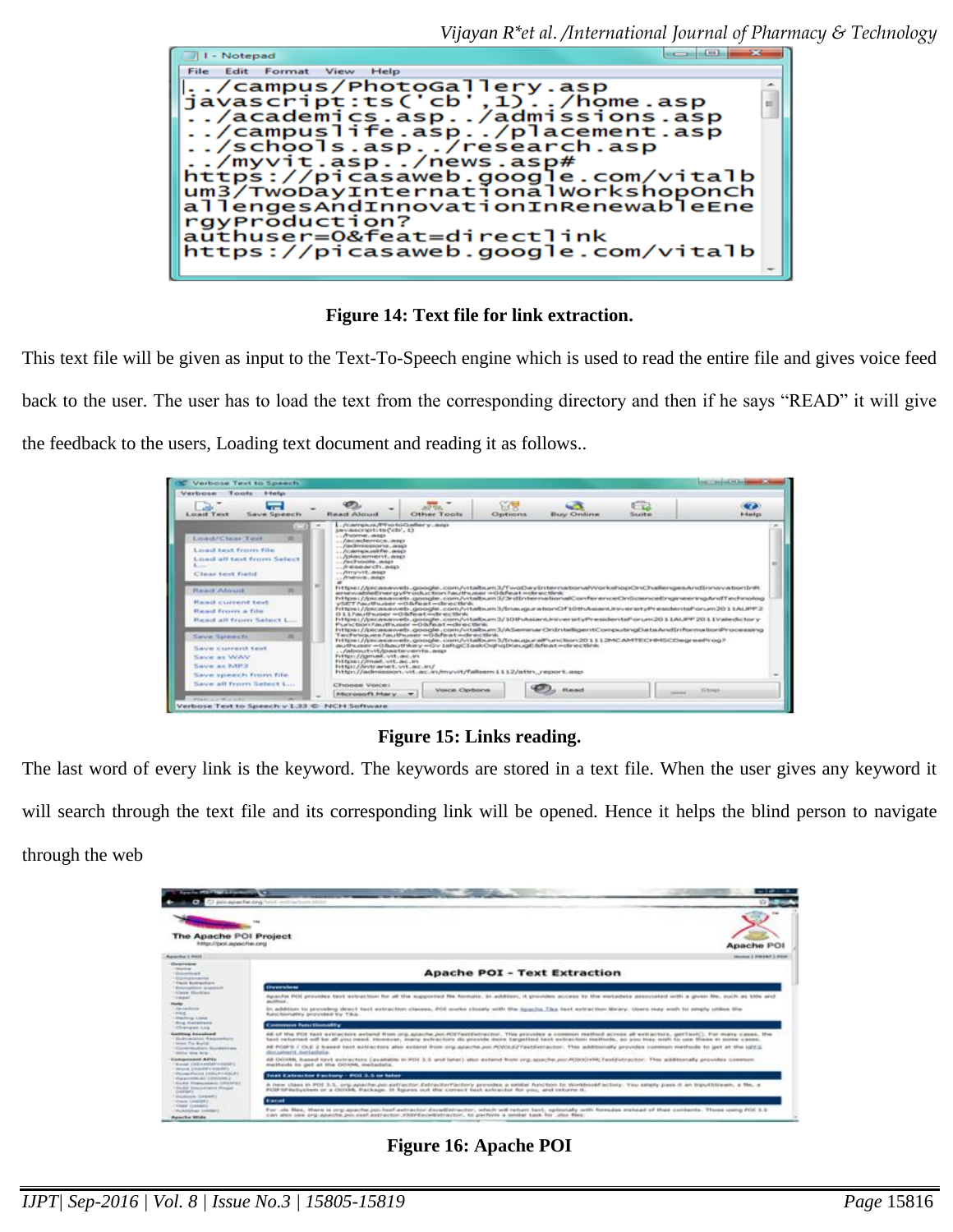*Vijayan R\*et al. /International Journal of Pharmacy & Technology*  The corresponding links and its key words will be as follows

| : Output - ContactEditor (run)                                                             | 导算 |
|--------------------------------------------------------------------------------------------|----|
| we jura.ure.crosses.pursuament.com/arcore.pursuament.jura.cc<br>http://poi.apache.org      | A  |
| poi.apache.org                                                                             |    |
| http://poi.apache.org/                                                                     |    |
| $\left[\begin{smallmatrix} 0 & 0 \\ 0 & 0 \end{smallmatrix}\right]$ http://poi.apache.org/ |    |
| index.html                                                                                 |    |
| javascript:printit()                                                                       |    |
| text-extraction.pdf                                                                        |    |
| index.html                                                                                 |    |

### **Figure 17: Links with keywords.**

To the http://poi.apache.org link poi.apache.org will be the keyword. To open this link the blind person has to tell the key

word then it will open the particular link in the web page.

| ment<br>post agreement to be                                           |                                                                                       | ÷               |  |
|------------------------------------------------------------------------|---------------------------------------------------------------------------------------|-----------------|--|
| Sing of parts.                                                         |                                                                                       | Assessed        |  |
| IN GONFITAN parser<br>dark and card                                    | <b>Marketing</b><br><b>State of</b>                                                   |                 |  |
|                                                                        |                                                                                       |                 |  |
| C MERCI MAIN<br>dent.                                                  | -motorcy<br>distant.                                                                  |                 |  |
| C. Jersino                                                             |                                                                                       |                 |  |
|                                                                        |                                                                                       | <b>Africans</b> |  |
|                                                                        |                                                                                       |                 |  |
|                                                                        |                                                                                       | $-101 - 6$      |  |
|                                                                        | Commercial Continues in the master of the commercial control.                         |                 |  |
| O postpache.org<br><b>Black player account.</b>                        |                                                                                       | (2.11)          |  |
| Class Student<br><b><i><u>Somester</u></i></b>                         | Microsoft                                                                             |                 |  |
| <b>Market</b>                                                          | <b>Documents</b>                                                                      |                 |  |
| 1 Datriedines<br>PAGE.                                                 |                                                                                       |                 |  |
| · Manhoop Looks<br><b>Box Selecters</b>                                | 20 August 2011 - The Apache POL<br>project to conditionting the 1986.                 |                 |  |
| <b>CORANIANA</b> Lina<br><b>Satting Invalued</b>                       | <b>ARABUSINARY</b>                                                                    |                 |  |
| · Bulliversion Kessellery<br><b>House The Market</b>                   | The Apacha POI project is celebrating its<br>1046 arreversary. On the 28th of August. |                 |  |
| Collected Auction, Northernson,                                        | 2001, the first 0.1 alpha version of PDI                                              |                 |  |
| <b>Status: Mate Ave.</b><br>Georgianaet APTs                           | erge remaned, final mire                                                              |                 |  |
| Fillmoad Californial and in the bank<br>Catalog Constitution Committee | 26 August 2011 / POE 3.0 bots #<br><b>Wy admitted</b>                                 |                 |  |

**Figure 17: Keyword to open links.**

Here after entering the keyword it is opening the particular link as shown above. This is how the user can navigate through the web.

#### **5. Results and Discussion**

The below graph shows the comparison of various text extraction parsers based on the execution time of the algorithm.DTD parser is executed in less time than compared to other text extraction parsers.



**Figure 18: Comparison of execution time of various text extraction parsers.**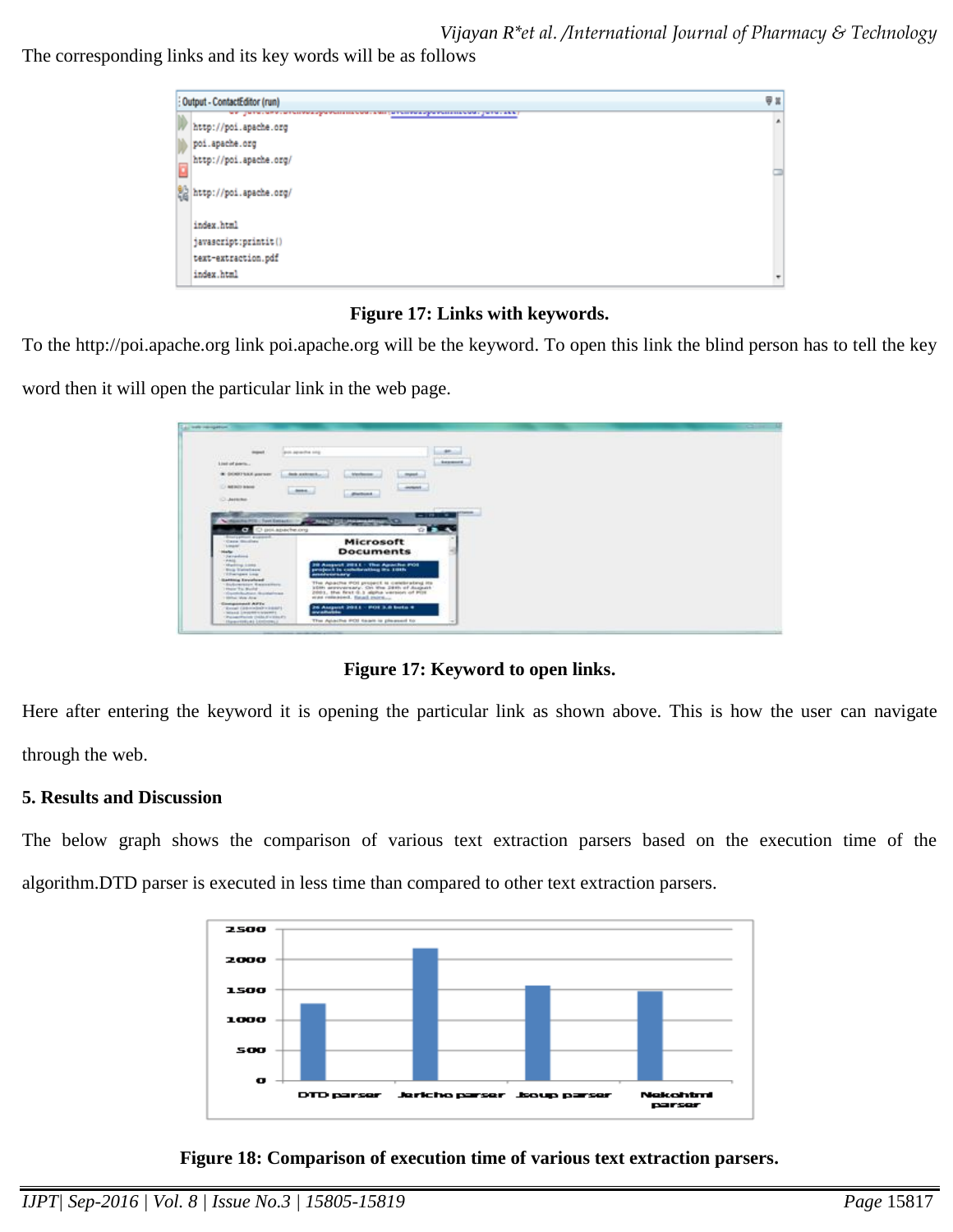| Comparison        | <b>Methods</b> used       | <b>Model used</b>     | <b>Execution Time</b>     |
|-------------------|---------------------------|-----------------------|---------------------------|
| <b>DTD</b> parser | DOM/SAX parser uses       | Event driven model    | Parser takes 1281         |
|                   | event driven model        |                       | milliseconds to execute   |
|                   |                           |                       | the algorithm             |
| <b>NEKO</b>       | Access html documents     | Html scanner and      | Neko hmtl takes1481       |
| HTML[10]          | based on standard xml     | tag balancer scans    | millisecs to exeute the   |
|                   | interfaces                | and fix errors in the | text extraction algorithm |
|                   |                           | html documents        |                           |
| <b>JERICHO[9]</b> | Uses simple but           | Analysis of html      | Jericho takes 2187        |
|                   | powerful java library for | forms to determine    | millisecs to complete the |
|                   | parsing html documents    | the structure of the  | execution process         |
|                   |                           | submitted data        |                           |
| JSOUP[11]         | Uses DOM, Jquery like     | Find and extract      | J soup takes 1578         |
|                   | methods to parse the      | data using Dom        | millisecs to complete the |
|                   | html documents            | traversal of css      | execution process.        |
|                   |                           | selectors             |                           |

### **Table 1: Comparison of various Text extraction parsers**

### **6. Conclusion**

Thus the voice enabled web browser is successfully implemented. Browser is successfully integrated with e-Speaking speech recognition software and Verbose Text-To-Speech Engine. Hence the browser helps the blind person to navigate the web easily through voice commands. The Voice feedback is provided at every level which helps the user to navigate the web easily. The Browser also enables the user to just give the keyword to open any particular link. Hence it reduces the user effort in giving the entire link. Text-To-Braille conversion can be done as a future work. The Browser is expected to be more user friendly and hopefully reducing the gap between the sighted and visually impaired people

## **5. References**

- 1. Ritwika Ghose, Tirthankar Dasgupta, Anupam Basu, "Architecture of Web Browser For Visually Handicapped People", Proceedings of the IEEE Students' Technology Symposium, pp 325-329, April 2010.
- 2. Halimah B.Z, Azlina A,Bchrang P, Choo W.O, "Voice Recognition System for the visually Impaired:Virtual Cognitive Approach", International Symposium on Information Technology, Vol 2,pp 1-6,August 2008.